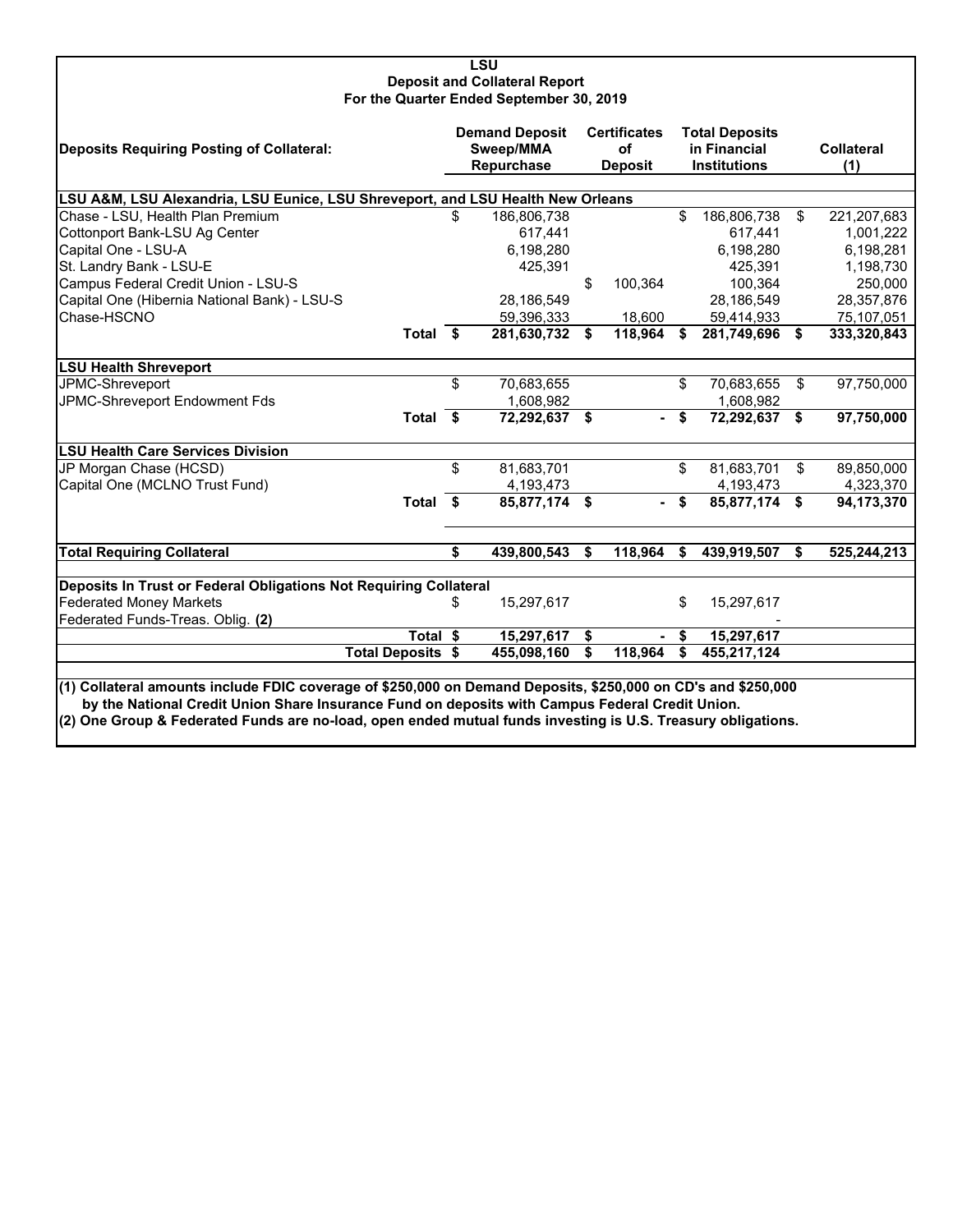## **LSU Investment Summary For the Quarter Ended September 30, 2019**

|                                                      | As of 7/1/2019                 | As of 9/30/2019                |                                  |            | As of 12/31/2019    | As of 3/31/2020 |                     | As of 06/30/2020 |                     |
|------------------------------------------------------|--------------------------------|--------------------------------|----------------------------------|------------|---------------------|-----------------|---------------------|------------------|---------------------|
| <b>Fund Description</b>                              | Value                          | Cost                           | <b>Market Value</b>              | Cost       | <b>Market Value</b> | Cost            | <b>Market Value</b> | Cost             | <b>Market Value</b> |
| <b>Current Funds</b>                                 |                                |                                |                                  |            |                     |                 |                     |                  |                     |
| Cash/Sweeps                                          | \$306,865,611                  | \$433,998,088                  | \$433,998,088                    | \$0        | \$0                 | \$0             | \$0                 | \$0              | \$0                 |
| Money Market Accounts/Repos (A)                      | \$0                            | \$3,584,799                    | \$3,584,799                      | \$0        | \$0                 | \$0             | \$0                 | \$0              | \$0                 |
| Certificates of Deposit                              | \$100,364                      | \$100,364                      | \$100,364                        | \$0        | \$0                 | \$0             | \$0                 | \$0              | \$0                 |
| <b>Treasury Notes</b>                                | \$21,227,616                   | \$24,248,173                   | \$25,076,720                     | \$0        | \$0                 | \$0             | \$0                 | \$0              | \$0                 |
| Agency Securities (B)<br>Mortgaged Backed Securities | \$126,643,680<br>\$21,114,859  | \$106,921,423<br>\$20,134,112  | \$107,507,611                    | \$0<br>\$0 | \$0<br>\$0          | \$0<br>\$0      | \$0<br>\$0          | \$0<br>\$0       | \$0<br>\$0          |
| Equity Securities (C)                                | \$76,045                       | \$0                            | \$20,172,349<br>\$72,202         | \$0        | \$0                 | \$0             | \$0                 | \$0              | \$0                 |
| <b>Bond Mutual Funds</b>                             | \$44,637,463                   | \$46,697,531                   | \$44,946,666                     | \$0        | \$0                 | \$0             | \$0                 | \$0              | \$0                 |
| Municipal Bonds (E)                                  | \$71,084,957                   | \$85,629,362                   | \$84,109,370                     | \$0        | \$0                 | \$0             | \$0                 | \$0              | \$0                 |
| Corporate Bonds (D)                                  | \$182,155,503                  | \$181,683,271                  | \$184,810,343                    | \$0        | \$0                 | \$0             | \$0                 | \$0              | \$0                 |
| Total                                                | \$773,906,098                  | \$902,997,123                  | \$904,378,512                    | \$0        | \$0                 | \$0             | \$0                 | \$0              | \$0                 |
| <b>Endowment Funds</b>                               |                                |                                |                                  |            |                     |                 |                     |                  |                     |
| Cash/Sweeps                                          | \$2,155,226                    | \$1,608,982                    | \$1,608,982                      | \$0        | \$0                 | \$0             | \$0                 | \$0              | \$0                 |
| Money Market Accounts/Repos (A)                      | \$0                            | \$1,319,073                    | \$1,319,073                      | \$0        | \$0                 | \$0             | \$0                 | \$0              | \$0                 |
| Certificates of Deposit                              | \$18,600                       | \$18,600                       | \$18,600                         | \$0        | \$0                 | \$0             | \$0                 | \$0              | \$0                 |
| Agency Securities (B)                                | \$2,458,460                    | \$2,060,880                    | \$2,066,080                      | \$0        | \$0                 | \$0             | \$0                 | \$0              | \$0                 |
| Mortgaged Backed Securities                          | \$2,061,535                    | \$1,763,865                    | \$1,801,620                      | \$0        | \$0                 | \$0             | \$0                 | \$0              | \$0                 |
| Equity Securities (C)                                | \$11,033,662                   | \$2,313,179                    | \$9,649,612                      | \$0        | \$0                 | \$0             | \$0                 | \$0              | \$0                 |
| Mutual Funds<br>Municipal Bonds (E)                  | \$62,469,830<br>\$3,160,443    | \$57,440,989<br>\$3,144,095    | \$63,561,655<br>\$3,184,648      | \$0<br>\$0 | \$0<br>\$0          | \$0<br>\$0      | \$0<br>\$0          | \$0<br>\$0       | \$0<br>\$0          |
| Corporate Bonds (D)                                  | \$9,703,121                    | \$10,847,437                   | \$11,139,224                     | \$0        | \$0                 | \$0             | \$0                 | \$0              | \$0                 |
| Total                                                | \$93,060,877                   | \$80,517,100                   | \$94,349,494                     | \$0        | \$0                 | \$0             | \$0                 | \$0              | \$0                 |
| Other Funds                                          |                                |                                |                                  |            |                     |                 |                     |                  |                     |
| Cash/Sweeps                                          | \$4,042,419                    | \$4,193,473                    | \$4,193,473                      | \$0        | \$0                 | \$0             | \$0                 | \$0              | \$0                 |
| Money Market Accounts/Repos (A)                      | \$32,544,793                   | \$10,393,745                   | \$10,393,745                     | \$0        | \$0                 | \$0             | \$0                 | \$0              | \$0                 |
| Agency Securities (B)                                | \$644,873                      | \$625,500                      | \$650,631                        | \$0        | \$0                 | \$0             | \$0                 | \$0              | \$0                 |
| Equity Securities (C)                                | \$380.085                      | \$0                            | \$350,226                        | \$0        | \$0                 | \$0             | \$0                 | \$0              | \$0                 |
| Total                                                | \$37.612.170                   | \$15,212,718                   | \$15,588,075                     | \$0        | \$0                 | \$0             | \$0                 | \$0              | \$0                 |
| <b>Grand Total</b>                                   | \$904,579,145                  | \$998,726,941                  | \$1,014,316,081                  | \$0        | \$0                 | \$0             | \$0                 | \$0              | \$0                 |
| <b>Deposits in Financial Institutions</b>            |                                |                                |                                  |            |                     |                 |                     |                  |                     |
| Total Cash/Sweeps/MMA/Repos                          | \$345,608,049                  | \$455.098.160                  | \$455,098,160                    | \$0        | \$0                 | \$0             | \$0                 | \$0              | \$0                 |
| <b>Total Certificates of Deposit</b>                 | \$118,964                      | \$118,964                      | \$118,964                        | \$0        | \$0                 | \$0             | \$0                 | \$0              | \$0                 |
| <b>Total Deposits</b><br><b>Other Investments</b>    | \$345,727,013                  | \$455,217,124                  | \$455,217,124                    | \$0        | \$0                 | \$0             | \$0                 | \$0              | \$0                 |
| <b>Treasury Notes</b>                                | \$21,227,616                   | \$24,248,173                   | \$25,076,720                     | \$0        | \$0                 | \$0             | \$0                 | \$0              | \$0                 |
| Agency Securities (B)                                | \$129,747,013                  | \$109,607,803                  | \$110,224,322                    | \$0        | \$0                 | \$0             | \$0                 | \$0              | \$0                 |
| Mortgaged Backed Securities                          | \$23,176,394                   | \$21,897,977                   | \$21,973,969                     | \$0        | \$0                 | \$0             | \$0                 | \$0              | \$0                 |
| Equity Securities (C)                                | \$11,489,792                   | \$2,313,179                    | \$10,072,040                     | \$0        | \$0                 | \$0             | \$0                 | \$0              | \$0                 |
| <b>Bond Mutual Funds</b>                             | \$44,637,463                   | \$46,697,531                   | \$44,946,666                     | \$0        | \$0                 | \$0             | \$0                 | \$0              | \$0                 |
| Mutual Funds                                         | \$62,469,830                   | \$57,440,989                   | \$63,561,655                     | \$0        | \$0                 | \$0             | \$0                 | \$0              | \$0                 |
| Municipal Bonds (E)                                  | \$74,245,400                   | \$88,773,457                   | \$87,294,018                     | \$0        | \$0                 | \$0             | \$0                 | \$0              | \$0                 |
| Corporate Bonds (D)                                  | \$191,858,624                  | \$192,530,708                  | \$195,949,567                    | \$0        | \$0                 | \$0             | \$0                 | \$0              | \$0                 |
| <b>Total Other</b><br>Grand Total                    | \$558,852,132<br>\$904,579,145 | \$543,509,817<br>\$998,726,941 | \$559,098,957<br>\$1,014,316,081 | \$0<br>\$0 | \$0<br>\$0          | \$0<br>\$0      | \$0<br>\$0          | \$0<br>\$0       | \$0<br>\$0          |
| <b>LSU Paid Campuses</b>                             |                                |                                |                                  |            |                     |                 |                     |                  |                     |
| <b>Current Funds</b>                                 |                                |                                |                                  |            |                     |                 |                     |                  |                     |
| Cash/Sweeps                                          | \$145,091,212                  | \$281,630,732                  | \$281,630,732                    |            |                     |                 |                     |                  |                     |
| Money Market Accounts/Repos (A)                      |                                | \$3,584,799                    | \$3,584,799                      |            |                     |                 |                     |                  |                     |
| Certificates of Deposit                              | \$100,364                      | \$100,364                      | \$100,364                        |            |                     |                 |                     |                  |                     |
| Agency Securities (B)                                | \$118,806,417                  | \$101,418,244                  | \$102,014,148                    |            |                     |                 |                     |                  |                     |
| Mortgaged Backed Securities                          | \$21,073,826                   | \$20,091,807                   | \$20,131,885                     |            |                     |                 |                     |                  |                     |
| Equity Securities (C)<br><b>Bond Mutual Funds</b>    | \$76,045<br>\$44,637,463       | \$46,697,531                   | \$72,202<br>\$44,946,666         |            |                     |                 |                     |                  |                     |
| Municipal Bonds (E)                                  | \$56,657,029                   | \$75,176,005                   | \$73,582,342                     |            |                     |                 |                     |                  |                     |
| Corporate Bonds (D)                                  | \$158,183,933                  | \$158,430,493                  | \$160,716,063                    |            |                     |                 |                     |                  |                     |
| Total                                                | \$544,626,289                  | \$687,129,975                  | \$686,779,201                    | \$0        | \$0                 | \$0             | \$0                 | \$0              | \$0                 |
|                                                      |                                |                                |                                  |            |                     |                 |                     |                  |                     |
| <b>Endowment Funds</b>                               |                                |                                |                                  |            |                     |                 |                     |                  |                     |
| Money Market Accounts/Repos (A)                      |                                | \$1,319,073                    | \$1,319,073                      |            |                     |                 |                     |                  |                     |
| Certificates of Deposit                              | \$18,600                       | \$18,600                       | \$18,600                         |            |                     |                 |                     |                  |                     |
| Agency Securities (B)<br>Mortgaged Backed Securities | \$2,458,460<br>\$2,061,535     | \$2,060,880<br>\$1,763,865     | \$2,066,080<br>\$1,801,620       |            |                     |                 |                     |                  |                     |
| Equity Securities (C)                                | \$11,015,092                   | \$2,305,529                    | \$9,629,843                      |            |                     |                 |                     |                  |                     |
| <b>Municipal Bonds</b>                               | \$3,160,443                    | \$3,144,095                    | \$3,184,648                      |            |                     |                 |                     |                  |                     |
| Corporate Bonds (D)                                  | \$9,703,121                    | \$10,847,437                   | \$11,139,224                     |            |                     |                 |                     |                  |                     |
| Total                                                | \$28,417,251                   | \$21,459,479                   | \$29,159,088                     | \$0        | \$0                 | \$0             | \$0                 | \$0              | \$0                 |
| <b>Other Funds</b>                                   |                                |                                |                                  |            |                     |                 |                     |                  |                     |
| Money Market Accounts/Repos (A)                      | \$23,776,969                   | \$1,579,236                    | \$1,579,236                      |            |                     |                 |                     |                  |                     |
| Agency Securities (B)                                | \$644,873                      | \$625,500                      | \$650,631                        |            |                     |                 |                     |                  |                     |
| Total                                                | \$24,421,842                   | \$2,204,736                    | \$2,229,867                      | \$0        | \$0                 | \$0             | \$0                 | \$0              | \$0                 |
| <b>Grand Total</b>                                   | \$597,465,382                  | \$710,794,190                  | \$718,168,156                    | \$0        | \$0                 | \$0             | \$0                 | \$0              | \$0                 |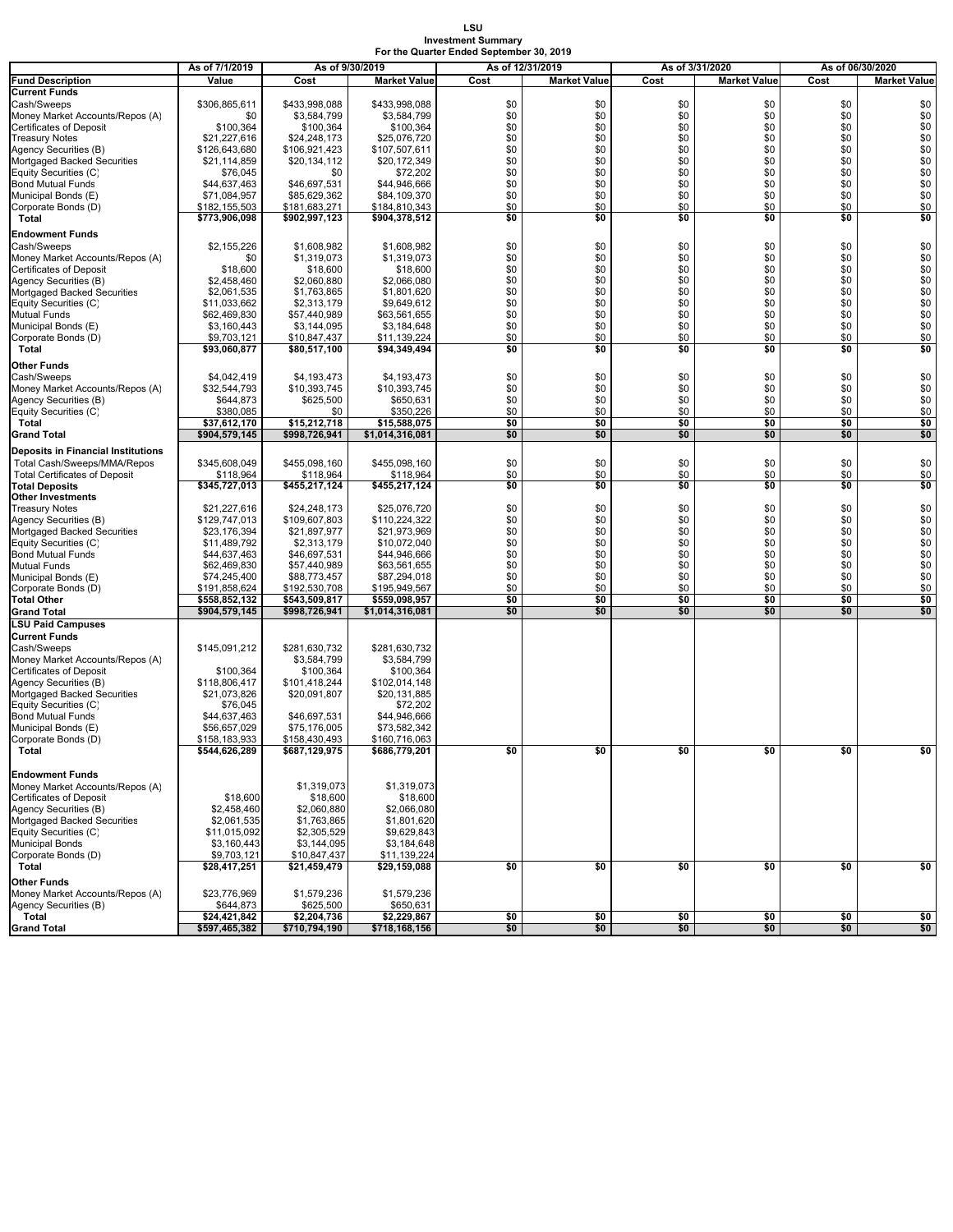| LSU.                                     |  |
|------------------------------------------|--|
| <b>Investment Summarv</b>                |  |
| For the Quarter Ended September 30, 2019 |  |

|                                 | As of 7/1/2019 | As of 9/30/2019 |                     |      | As of 12/31/2019    |      | As of 3/31/2020     | As of 06/30/2020 |                     |
|---------------------------------|----------------|-----------------|---------------------|------|---------------------|------|---------------------|------------------|---------------------|
| <b>Fund Description</b>         | Value          | Cost            | <b>Market Value</b> | Cost | <b>Market Value</b> | Cost | <b>Market Value</b> | Cost             | <b>Market Value</b> |
| <b>LSU Health Shreveport</b>    |                |                 |                     |      |                     |      |                     |                  |                     |
| <b>Current Funds</b>            |                |                 |                     |      |                     |      |                     |                  |                     |
| Cash/Sweeps S.                  | \$89.889.498   | \$70.683.655    | \$70.683.655        |      |                     |      |                     |                  |                     |
| Cash/Sweeps                     | \$89,889,498   | \$70,683,655    | \$70,683,655        | \$0  | \$0                 | \$0  | \$0                 | \$0              | \$0                 |
| Money Market Accounts/Repos (A) |                |                 |                     |      |                     |      |                     |                  |                     |
| Treasury Notes (B)              | \$21,227,616   | \$24,248,173    | \$25,076,720        |      |                     |      |                     |                  |                     |
| Agency Securities (B)           | \$7,837,263    | \$5,503,179     | \$5,493,463         |      |                     |      |                     |                  |                     |
| Mortgaged Backed Securities (B) | \$41,033       | \$42,305        | \$40,464            |      |                     |      |                     |                  |                     |
| Municipal Bonds (E)             | \$14,427,928   | \$10,453,357    | \$10,527,028        |      |                     |      |                     |                  |                     |
| Corporate Bonds (D)             | \$23,971,570   | \$23,252,778    | \$24,094,280        |      |                     |      |                     |                  |                     |
| <b>Total</b>                    | \$157.394.908  | \$134.183.447   | \$135,915,610       | \$0  | \$0                 | \$0  | \$0                 | \$0              | \$0                 |
| <b>Endowment Funds</b>          |                |                 |                     |      |                     |      |                     |                  |                     |
| Cash/Sweeps                     | \$2.155.226    | \$1,608,982     | \$1,608,982         |      |                     |      |                     |                  |                     |
| Equity Securities (C)           | \$18,570       | \$7,650         | \$19,769            |      |                     |      |                     |                  |                     |
| <b>Mutual Funds</b>             | \$62,469,830   | \$57,440,989    | \$63,561,655        |      |                     |      |                     |                  |                     |
| Total                           | \$64,643,626   | \$59,057,621    | \$65,190,406        | \$0  | \$0                 | \$0  | \$0                 | \$0              | \$0                 |
| <b>Grand Total</b>              | \$222.038.534  | \$193.241.068   | \$201.106.016       | \$0  | \$0                 | \$0  | \$0                 | \$0              | \$0                 |
| <b>LSU HCSD</b>                 |                |                 |                     |      |                     |      |                     |                  |                     |
| <b>Current Funds</b>            |                |                 |                     |      |                     |      |                     |                  |                     |
| Cash/Sweeps                     | \$71.884.901   | \$81.683.701    | \$81.683.701        |      |                     |      |                     |                  |                     |
| Total                           | \$71,884,901   | \$81,683,701    | \$81,683,701        | \$0  | \$0                 | \$0  | \$0                 | \$0              | \$0                 |
|                                 |                |                 |                     |      |                     |      |                     |                  |                     |
| <b>Other Funds</b>              |                |                 |                     |      |                     |      |                     |                  |                     |
| Cash/Sweeps                     | \$4,042,419    | \$4,193,473     | \$4,193,473         |      |                     |      |                     |                  |                     |
| Money Market Accounts/Repos (A) | \$8.767.824    | \$8,814,509     | \$8,814,509         |      |                     |      |                     |                  |                     |
| Equity Securities (C)           | \$380.085      |                 | \$350.226           |      |                     |      |                     |                  |                     |
| Total                           | \$13,190,328   | \$13,007,982    | \$13,358,208        | \$0  | \$0                 | \$0  | \$0                 | \$0              | \$0                 |
| <b>Grand Total</b>              | \$85,075,229   | \$94,691,683    | \$95,041,909        | \$0  | \$0                 | \$0  | \$0                 | \$0              | \$0                 |
|                                 |                |                 |                     |      |                     |      |                     |                  | \$0                 |
| <b>System Total</b>             | \$904,579,145  | \$998.726.941   | \$1.014.316.081     | \$0  | \$0                 | \$0  | \$0                 | \$0              |                     |

\* Negative balance in the cash/Sweeps section of the current funds does not respresent an actual negative bank balance, rather it represents a timing difference of the allocation of the current funds.

\*\* Small endowment funds at LSUS were moved to the LSUS Foundation to accommodate Workday<br>\*\*\* LSU Paid Campuses include the following: LSU, LSU Ag Center, LSUA, LSUE, LSUS, LSU Health New Orleans, and the LSU Pennington Bi

BENCHMARK NOTES (Example Only)<br>(A) Benchmarked against 90 day T-Bil<br>(B) Benchmarked against Barclay's US Agg Bond TR USD<br>(C) US equities benchmarked against Russell 3000 and international against MSCI emerging market<br>(D) B

Disclaimer: Pursuant to PM-9, corporate bonds/notes only available for investment beginning 7-1-2011 Louisiana law provides for restrictions on maturity and allocation and may effect benchmark comparisons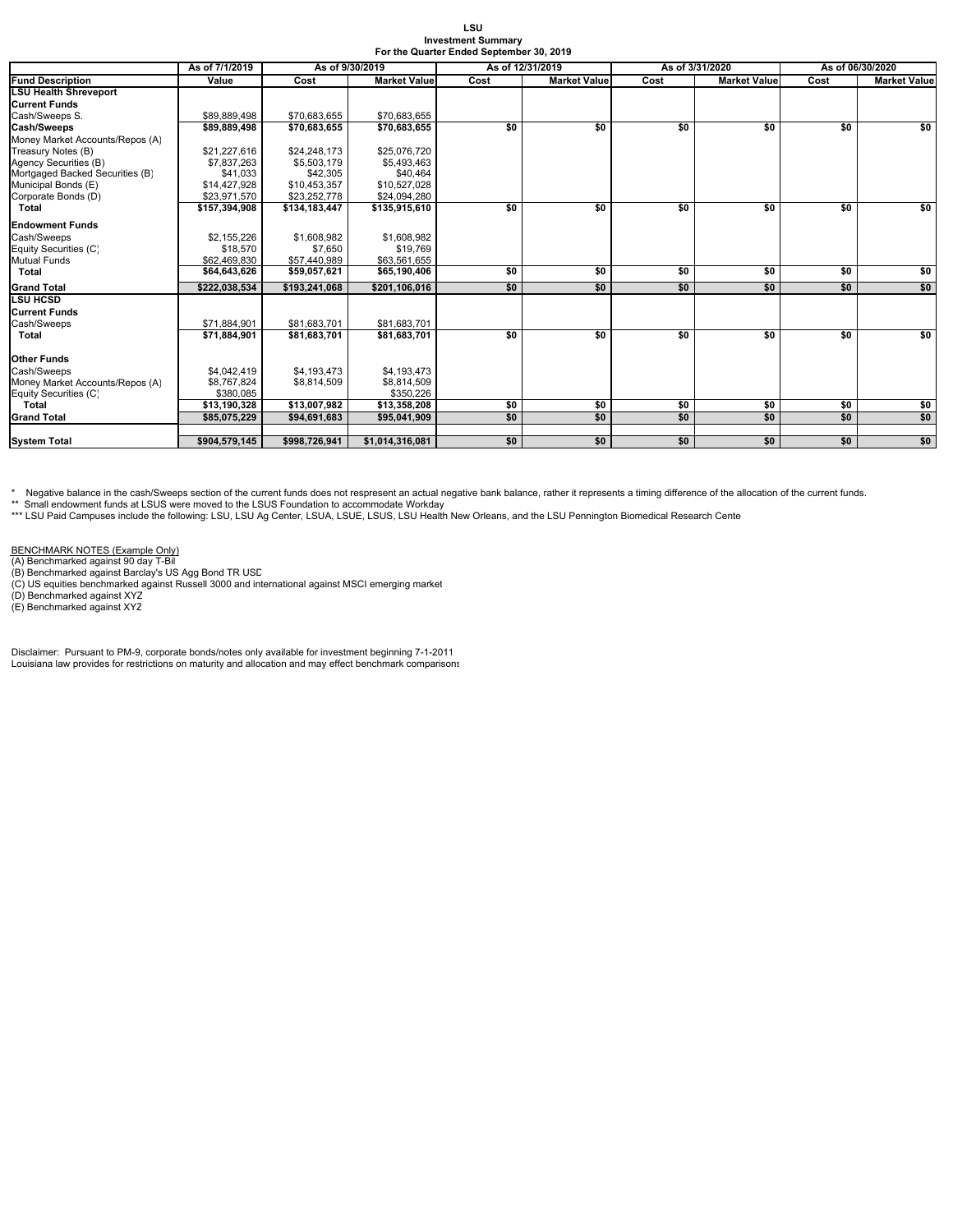

Investment Management Program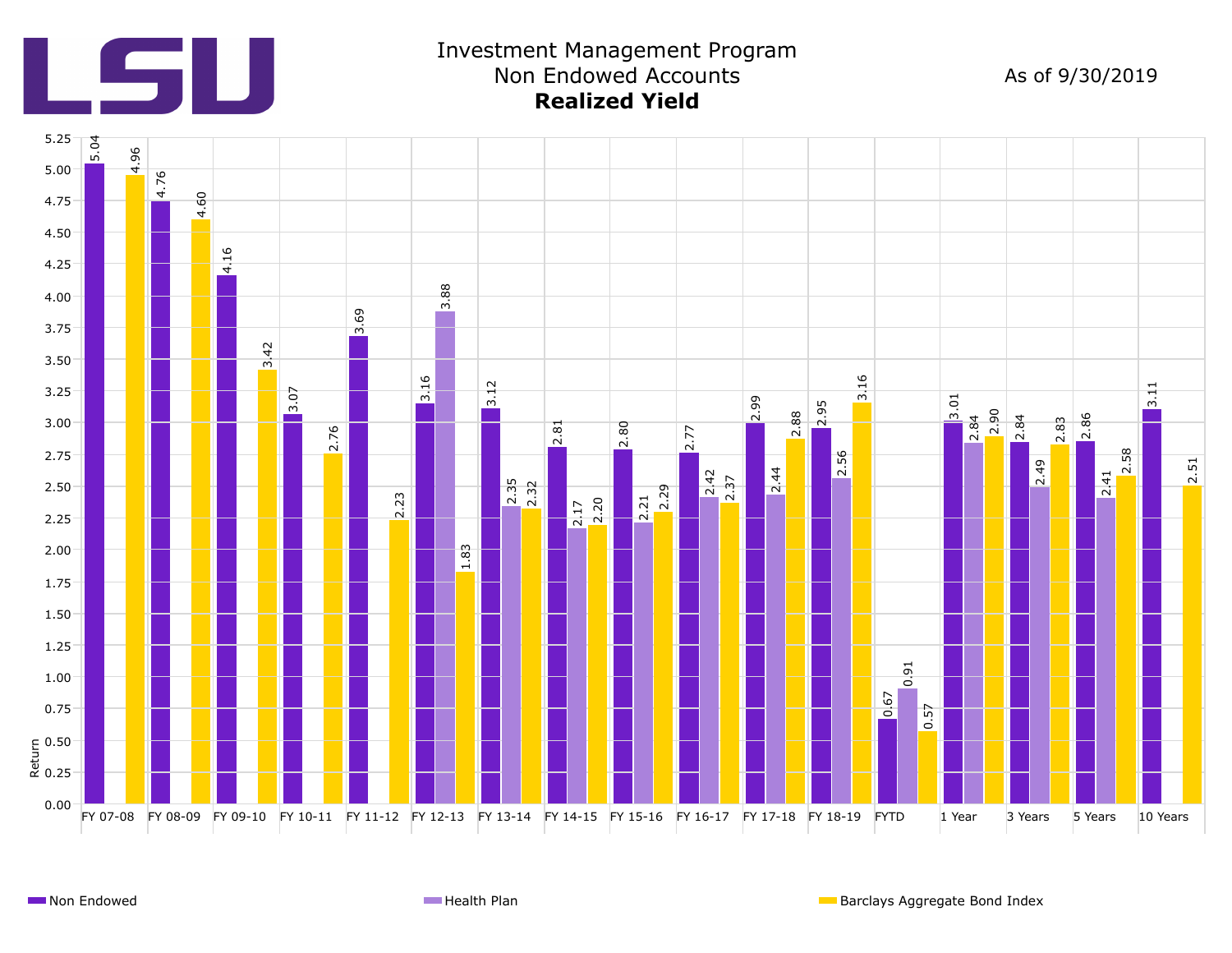

**Non Endowed Health Plan** Barclays Aggregate Bond Index **Health Plan** Barclays Aggregate Bond Index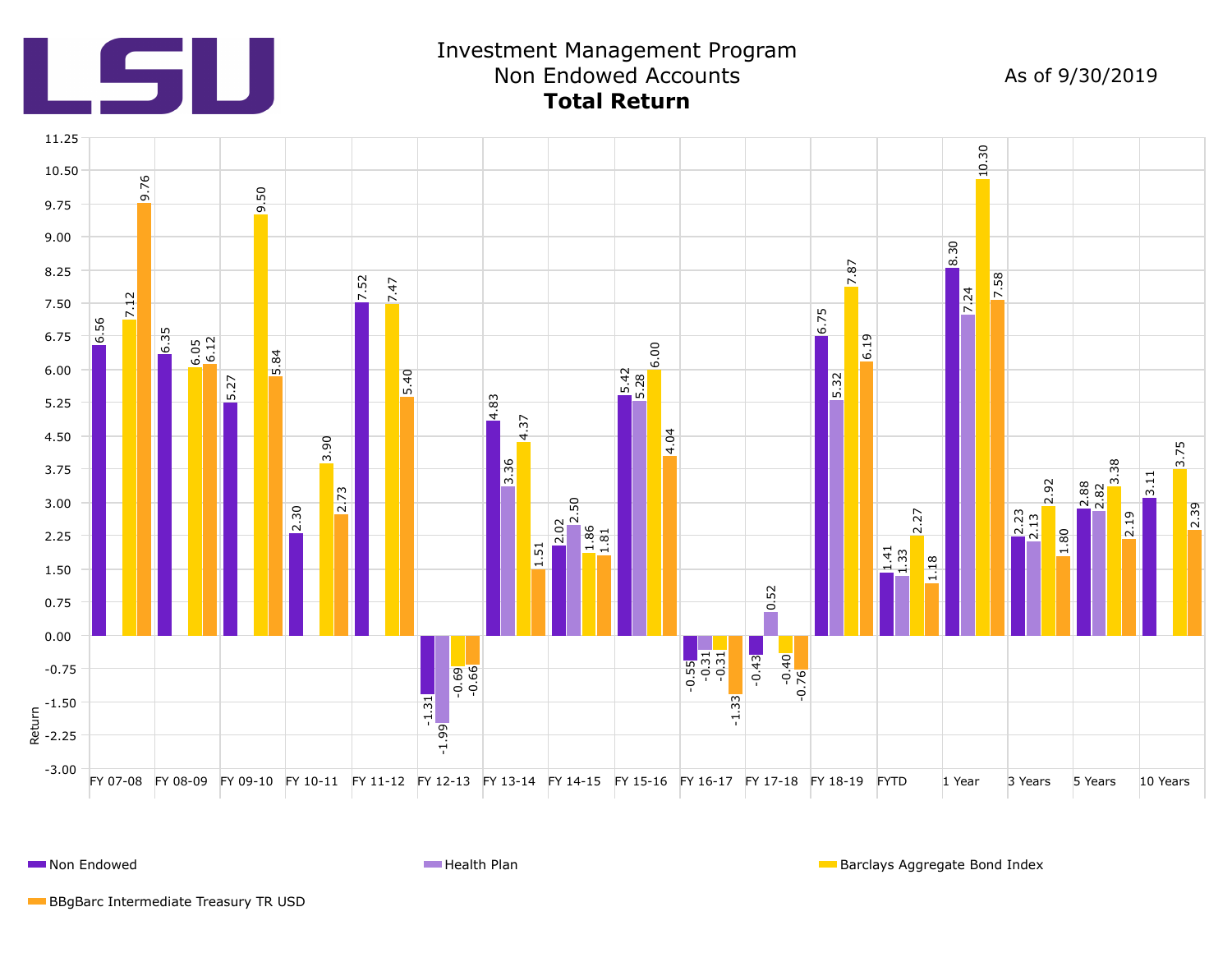## **Performance Relative to Peer Group**

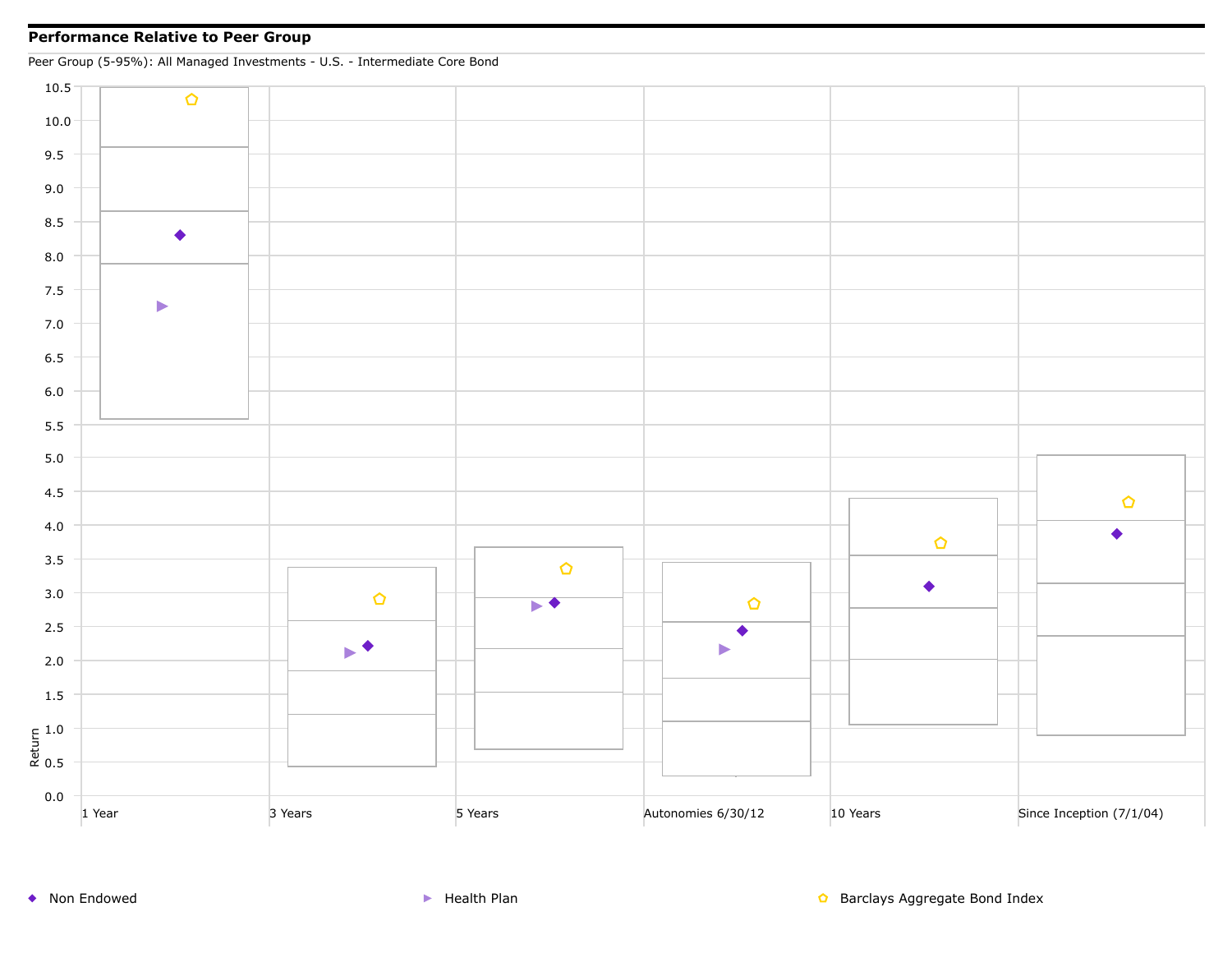